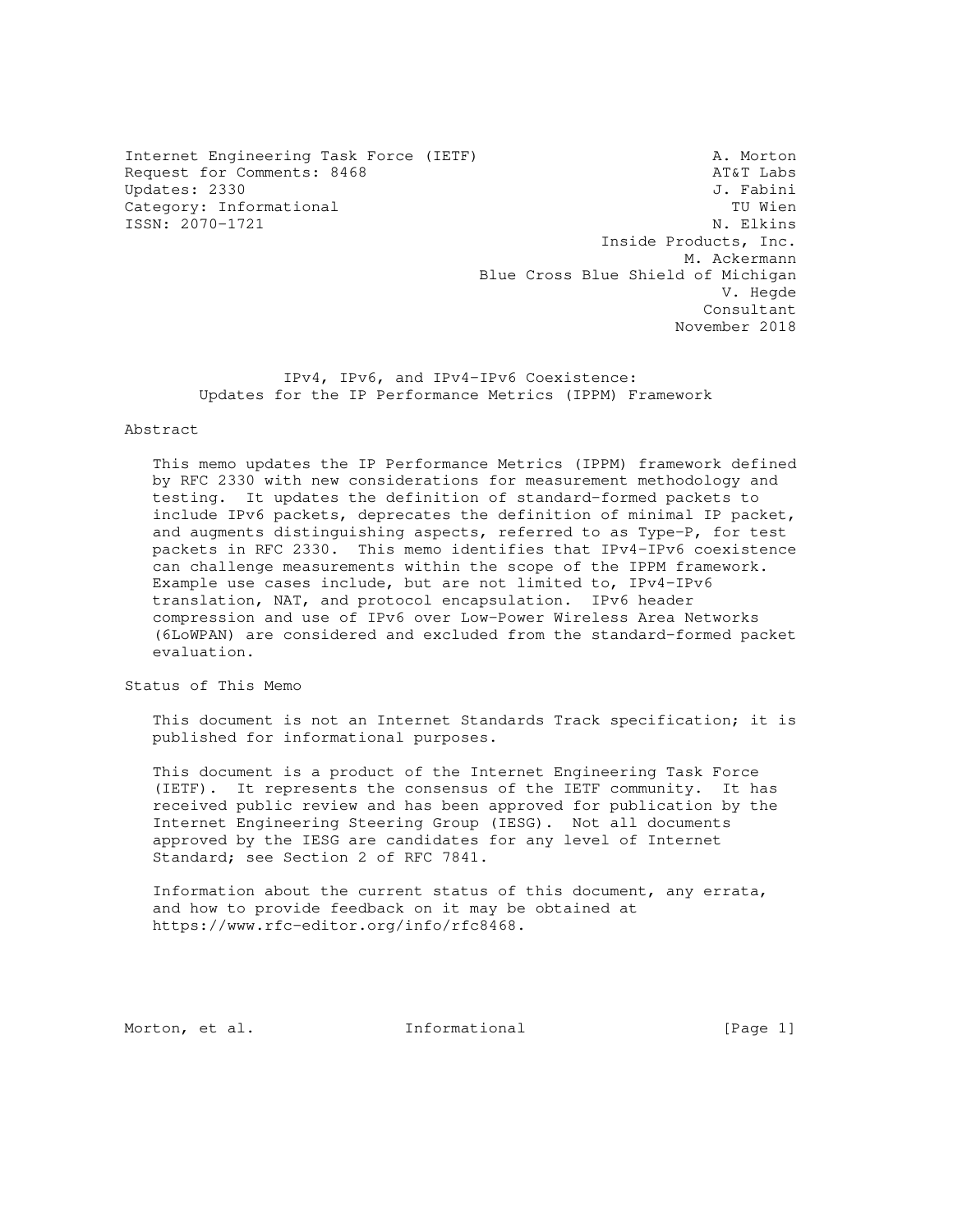Copyright Notice

 Copyright (c) 2018 IETF Trust and the persons identified as the document authors. All rights reserved.

 This document is subject to BCP 78 and the IETF Trust's Legal Provisions Relating to IETF Documents

 (https://trustee.ietf.org/license-info) in effect on the date of publication of this document. Please review these documents carefully, as they describe your rights and restrictions with respect to this document. Code Components extracted from this document must include Simplified BSD License text as described in Section 4.e of the Trust Legal Provisions and are provided without warranty as described in the Simplified BSD License.

 This document may contain material from IETF Documents or IETF Contributions published or made publicly available before November 10, 2008. The person(s) controlling the copyright in some of this material may not have granted the IETF Trust the right to allow modifications of such material outside the IETF Standards Process. Without obtaining an adequate license from the person(s) controlling the copyright in such materials, this document may not be modified outside the IETF Standards Process, and derivative works of it may not be created outside the IETF Standards Process, except to format it for publication as an RFC or to translate it into languages other than English.

Table of Contents

|                |                                                       | 3              |
|----------------|-------------------------------------------------------|----------------|
|                |                                                       | -3             |
|                |                                                       | -3             |
|                |                                                       | $\overline{4}$ |
| 5.             | Standard-Formed Packets 5                             |                |
| 6.             | NAT, IPv4-IPv6 Transition, and Compression Techniques | $\overline{9}$ |
|                | Security Considerations 10                            |                |
| 8 <sup>1</sup> |                                                       |                |
|                |                                                       |                |
|                | 9.1. Normative References 11                          |                |
|                | 9.2. Informative References 14                        |                |
|                |                                                       |                |
|                |                                                       |                |

Morton, et al. 1nformational [Page 2]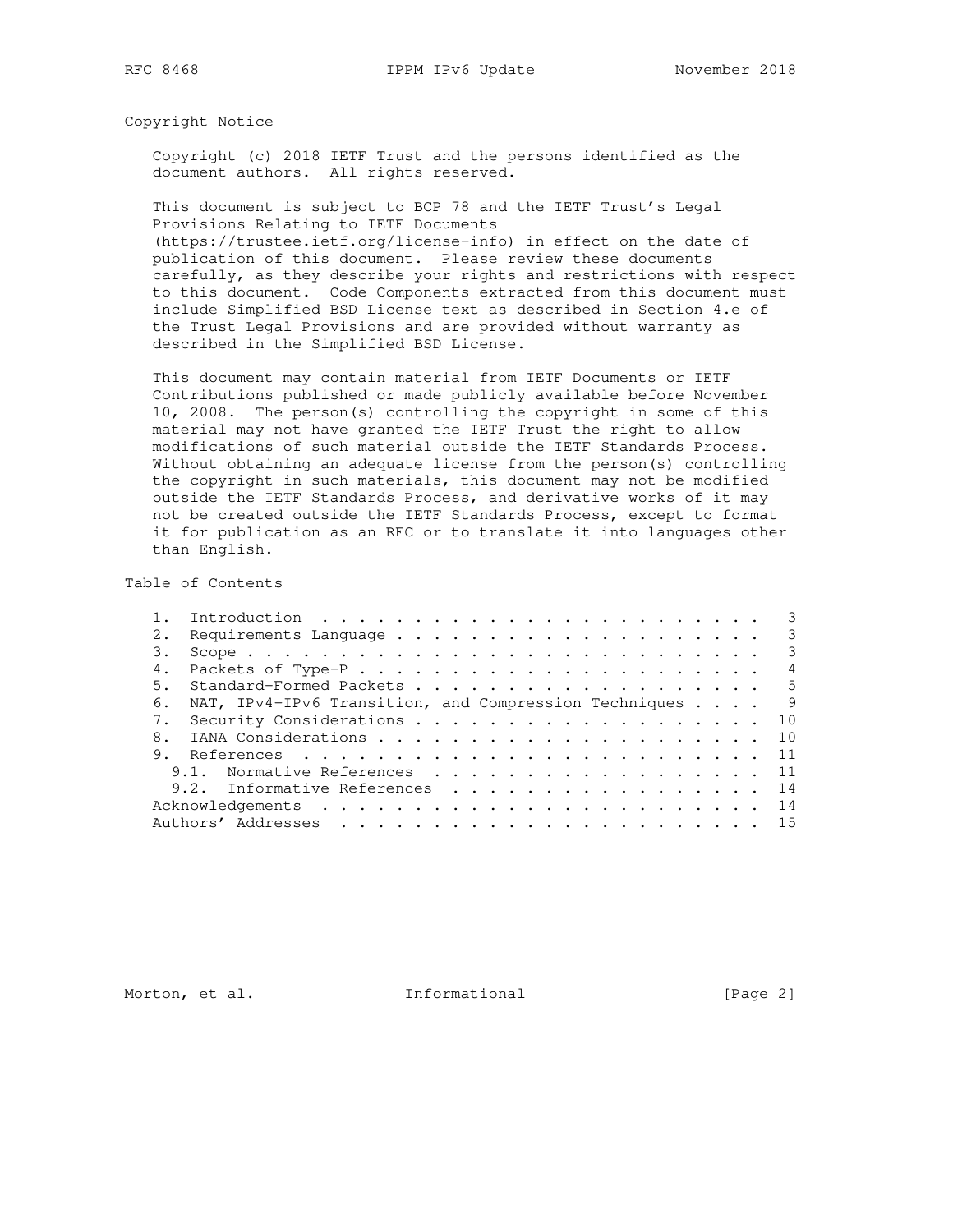# 1. Introduction

 The IETF IP Performance Metrics (IPPM) working group first created a framework for metric development in [RFC2330]. This framework has stood the test of time and enabled development of many fundamental metrics. It has been updated in the area of metric composition [RFC5835] and in several areas related to active stream measurement of modern networks with reactive properties [RFC7312].

 The IPPM framework [RFC2330] recognized (in Section 13) that many aspects of an IP packet can influence its processing during transfer across the network.

 In Section 15 of [RFC2330], the notion of a "standard-formed" packet is defined. However, the definition was never expanded to include IPv6, even though the authors of [RFC2330] explicitly identified the need for this update in Section 15: "the version field is 4 (later, we will expand this to include 6)".

 In particular, IPv6 Extension Headers and protocols that use IPv6 header compression are growing in use. This memo seeks to provide the needed updates to the original definition in [RFC2330].

2. Requirements Language

 The key words "MUST", "MUST NOT", "REQUIRED", "SHALL", "SHALL NOT", "SHOULD", "SHOULD NOT", "RECOMMENDED", "NOT RECOMMENDED", "MAY", and "OPTIONAL" in this document are to be interpreted as described in BCP 14 [RFC2119] [RFC8174] when, and only when, they appear in all capitals, as shown here.

3. Scope

 The purpose of this memo is to expand the coverage of IPPM to include IPv6, highlight additional aspects of test packets, and make them part of the IPPM framework.

 The scope is to update key sections of [RFC2330], adding considerations that will aid the development of new measurement methodologies intended for today's IP networks. Specifically, this memo expands the Type-P examples in Section 13 of [RFC2330] and expands the definition (in Section 15 of [RFC2330]) of a standard formed packet to include IPv6 header aspects and other features.

 Other topics in [RFC2330] that might be updated or augmented are deferred to future work. This includes the topics of passive and various forms of hybrid active/passive measurements.

Morton, et al. 1nformational [Page 3]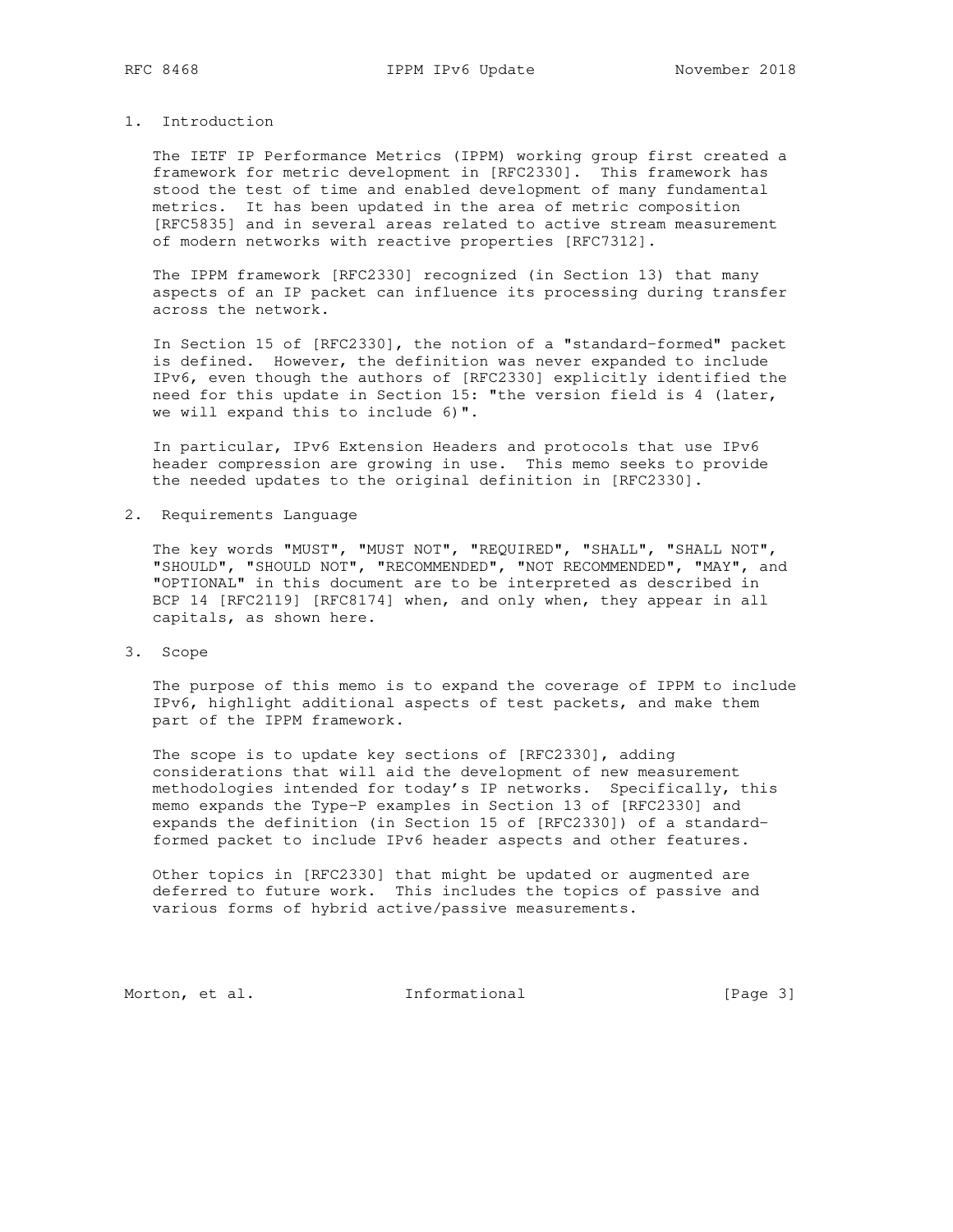#### 4. Packets of Type-P

 A fundamental property of many Internet metrics is that the measured value of the metric depends on characteristics of the IP packet(s) used to make the measurement. Potential influencing factors include IP header fields and their values, as well as higher-layer protocol headers and their values. Consider an IP-connectivity metric: one obtains different results depending on whether one is interested in, for example, connectivity for packets destined for well-known TCP ports or unreserved UDP ports, those with invalid IPv4 checksums, or those with TTL or Hop Limit of 16. In some circumstances, these distinctions will result in special treatment of packets in intermediate nodes and end systems -- for example, if Diffserv [RFC2474], Explicit Congestion Notification (ECN) [RFC3168], Router Alert [RFC6398], Hop-by-Hop extensions [RFC7045], or Flow Labels [RFC6437] are used, or in the presence of firewalls or RSVP reservations.

 Because of this distinction, we introduce the generic notion of a "packet of Type-P", where in some contexts P will be explicitly defined (i.e., exactly what type of packet we mean), partially defined (e.g., "with a payload of B octets"), or left generic. Thus, we may talk about generic IP-Type-P-connectivity or more specific IP-port-HTTP-connectivity. Some metrics and methodologies may be fruitfully defined using generic Type-P definitions, which are then made specific when performing actual measurements.

Whenever a metric's value depends on the type of the packets involved, the metric's name will include either a specific type or a phrase such as "Type-P". Thus, we will not define an "IP-connectivity" metric but instead an "IP-Type-P-connectivity" metric and/or perhaps an "IP-port-HTTP-connectivity" metric. This naming convention serves as an important reminder that one must be conscious of the exact type of traffic being measured.

 If the information constituting Type-P at the Source is found to have changed at the Destination (or at a measurement point between the Source and Destination, as in [RFC5644]), then the modified values MUST be noted and reported with the results. Some modifications occur according to the conditions encountered in transit (such as congestion notification) or due to the requirements of segments of the Source-to-Destination path. For example, the packet length will change if IP headers are converted to the alternate version/address family or optional Extension Headers are added or removed. Even header fields like TTL/Hop Limit that typically change in transit may be relevant to specific tests. For example, Neighbor Discovery Protocol (NDP) [RFC4861] packets are transmitted with the Hop Limit value set to 255, and the validity test specifies that the Hop Limit

Morton, et al. **Informational** [Page 4]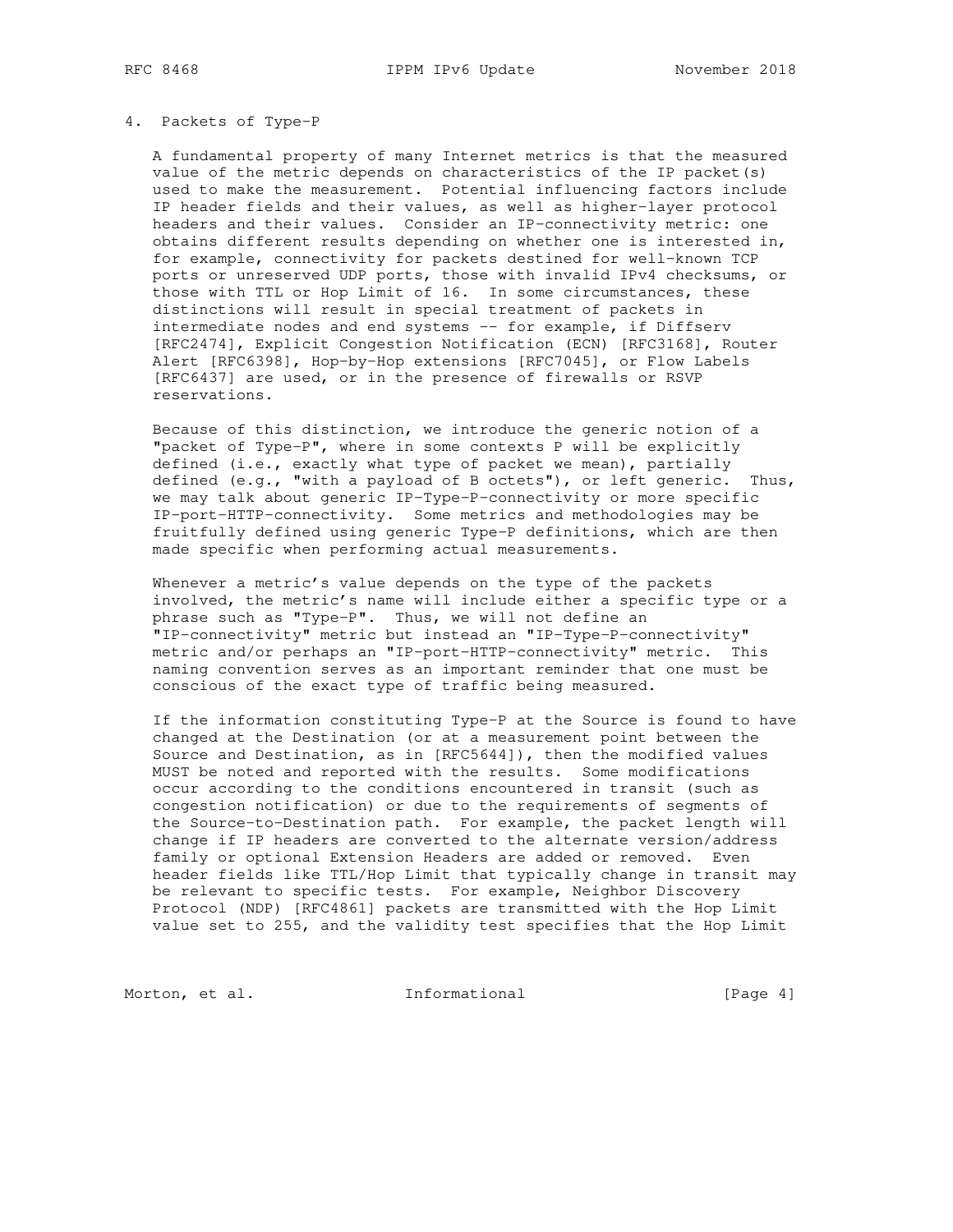MUST have a value of 255 at the receiver, too. So, while other tests may intentionally exclude the TTL/Hop Limit value from their Type-P definition, for this particular test, the correct Hop Limit value is of high relevance and MUST be part of the Type-P definition.

 Local policies in intermediate nodes based on examination of IPv6 Extension Headers may affect measurement repeatability. If intermediate nodes follow the recommendations of [RFC7045], repeatability may be improved to some degree.

 A closely related note: It would be very useful to know if a given Internet component (like a host, link, or path) treats equally a class C of different types of packets. If so, then any one of those types of packets can be used for subsequent measurement of the component. This suggests we should devise a metric or suite of metrics that attempt to determine class C (a designation that has no relationship to address assignments, of course).

 Load-balancing over parallel paths is one particular example where such a class C would be more complex to determine in IPPM measurements. Load balancers and routers often use flow identifiers, computed as hashes (of specific parts) of the packet header, for deciding among the available parallel paths a packet will traverse. Packets with identical hashes are assigned to the same flow and forwarded to the same resource in the load balancer's (or router's) pool. The presence of a load balancer on the measurement path, as well as the specific headers and fields that are used for the forwarding decision, are not known when measuring the path as a black box. Potential assessment scenarios include the measurement of one of the parallel paths, and the measurement of all available parallel paths that the load balancer can use. Therefore, knowledge of a load balancer's flow definition (alternatively, its class-C-specific treatment in terms of header fields in scope of hash operations) is a prerequisite for repeatable measurements. A path may have more than one stage of load-balancing, adding to class C definition complexity.

5. Standard-Formed Packets

 Unless otherwise stated, all metric definitions that concern IP packets include an implicit assumption that the packet is standard formed. A packet is standard-formed if it meets all of the following REQUIRED criteria:

- + It includes a valid IP header. See below for version-specific criteria.
- + It is not an IP fragment.

Morton, et al. 1nformational [Page 5]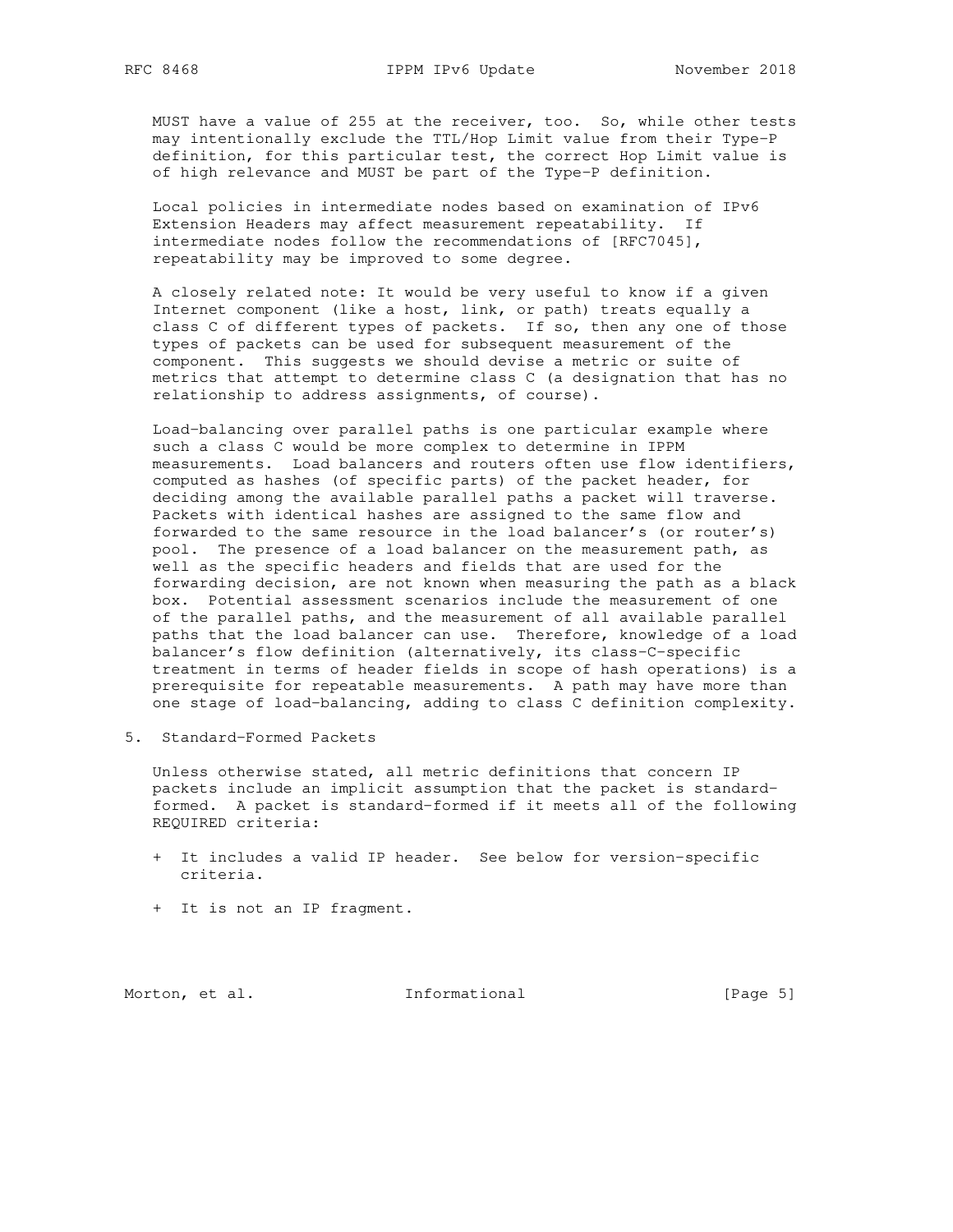- + The Source and Destination addresses correspond to the intended Source and Destination, including Multicast Destination addresses.
- + If a transport header is present, it contains a valid checksum and other valid fields.

 For an IPv4 packet (as specified in [RFC791] and the RFCs that update it) to be standard-formed, the following additional criteria are REQUIRED:

- o The version field is 4.
- o The Internet Header Length (IHL) value is  $>= 5$ ; the checksum is correct.
- o Its total length as given in the IPv4 header corresponds to the size of the IPv4 header plus the size of the payload.
- o Either the packet possesses sufficient TTL to travel from the Source to the Destination if the TTL is decremented by one at each hop or it possesses the maximum TTL of 255.
- o It does not contain IP options unless explicitly noted.

 For an IPv6 packet (as specified in [RFC8200] and any future updates) to be standard-formed, the following criteria are REQUIRED:

- o The version field is 6.
- o Its total length corresponds to the size of the IPv6 header (40 octets) plus the length of the payload as given in the IPv6 header.
- o The payload length value for this packet (including Extension Headers) conforms to the IPv6 specifications.
- o Either the packet possesses sufficient Hop Limit to travel from the Source to the Destination if the Hop Limit is decremented by one at each hop or it possesses the maximum Hop Limit of 255.
- o Either the packet does not contain IP Extension Headers or it contains the correct number and type of headers as specified in the packet and the headers appear in the standard-conforming order (Next Header).
- o All parameters used in the header and Extension Headers are found in the "Internet Protocol Version 6 (IPv6) Parameters" registry specified in [IANA-6P].

Morton, et al. 1nformational 1999 [Page 6]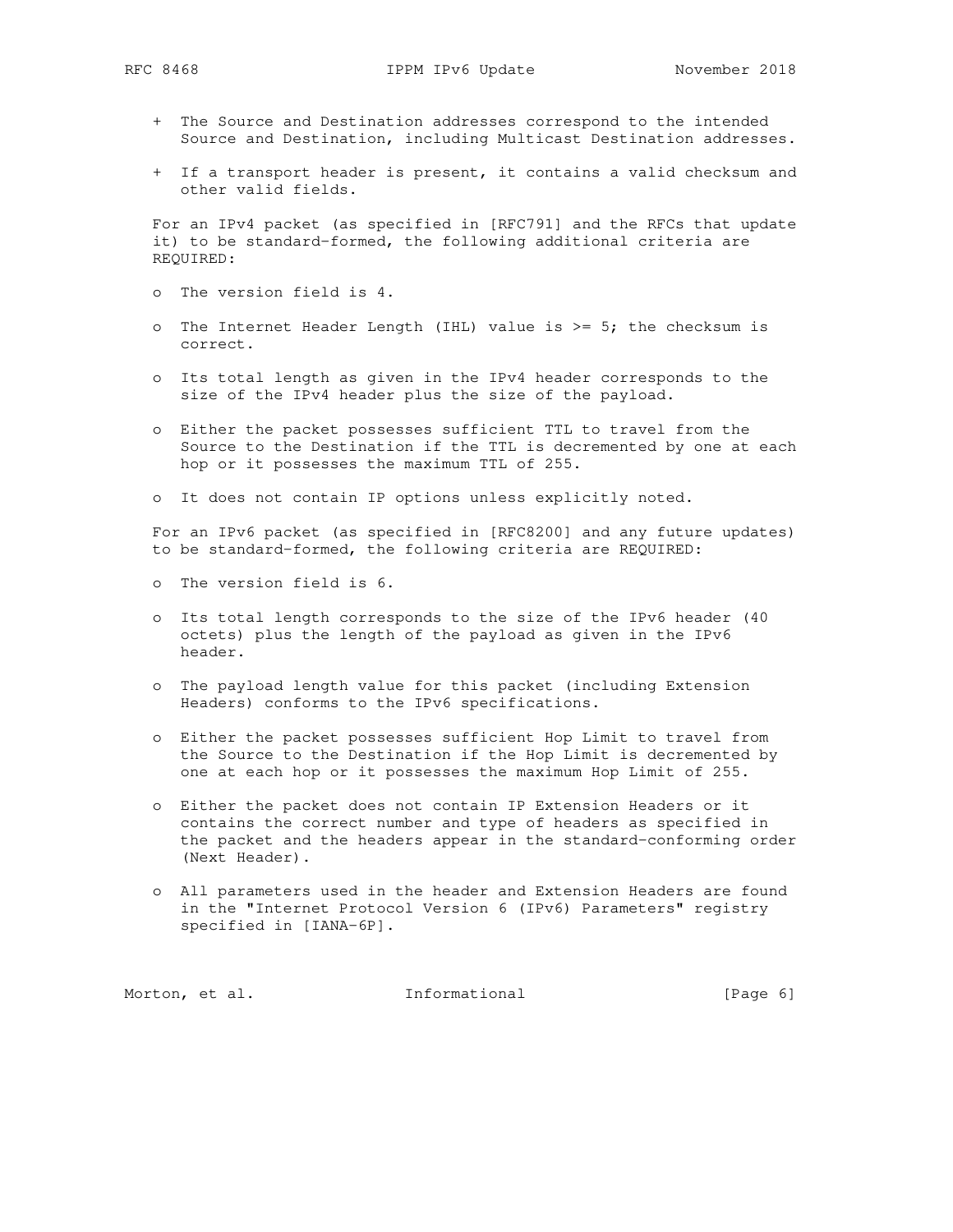Two mechanisms require some discussion in the context of standard formed packets, namely IPv6 over Low-Power Wireless Area Networks (6LowPAN) [RFC4944] and Robust Header Compression (ROHC) [RFC3095]. 6LowPAN, as defined in [RFC4944] and updated by [RFC6282] with header compression and [RFC6775] with neighbor discovery optimizations, proposes solutions for using IPv6 in resource-constrained environments. An adaptation layer enables the transfer of IPv6 packets over networks having an MTU smaller than the minimum IPv6 MTU. Fragmentation and reassembly of IPv6 packets, as well as the resulting state that would be stored in intermediate nodes, poses substantial challenges to measurements. Likewise, ROHC operates statefully in compressing headers on subpaths, storing state in intermediate hosts. The modification of measurement packets' Type-P by ROHC and 6LowPAN requires substantial work, as do requirements with respect to the concept of standard-formed packets for these two protocols. For these reasons, we consider ROHC and 6LowPAN packets to be out of the scope of the standard-formed packet evaluation.

 The topic of IPv6 Extension Headers brings current controversies into focus, as noted by [RFC6564] and [RFC7045]. However, measurement use cases in the context of the IPPM framework, such as in situ OAM [IOAM-DATA] in enterprise environments, can benefit from inspection, modification, addition, or deletion of IPv6 extension headers in hosts along the measurement path.

 [RFC8250] endorses the use of the IPv6 Destination Option for measurement purposes, consistent with other relevant and approved IETF specifications.

 The following additional considerations apply when IPv6 Extension Headers are present:

- o Extension Header inspection: Some intermediate nodes may inspect Extension Headers or the entire IPv6 packet while in transit. In exceptional cases, they may drop the packet or route via a suboptimal path, and measurements may be unreliable or unrepeatable. The packet (if it arrives) may be standard-formed, with a corresponding Type-P.
- o Extension Header modification: In Hop-by-Hop headers, some TLV encoded options may be permitted to change at intermediate nodes while in transit. The resulting packet may be standard-formed, with a corresponding Type-P.

Morton, et al. 1nformational [Page 7]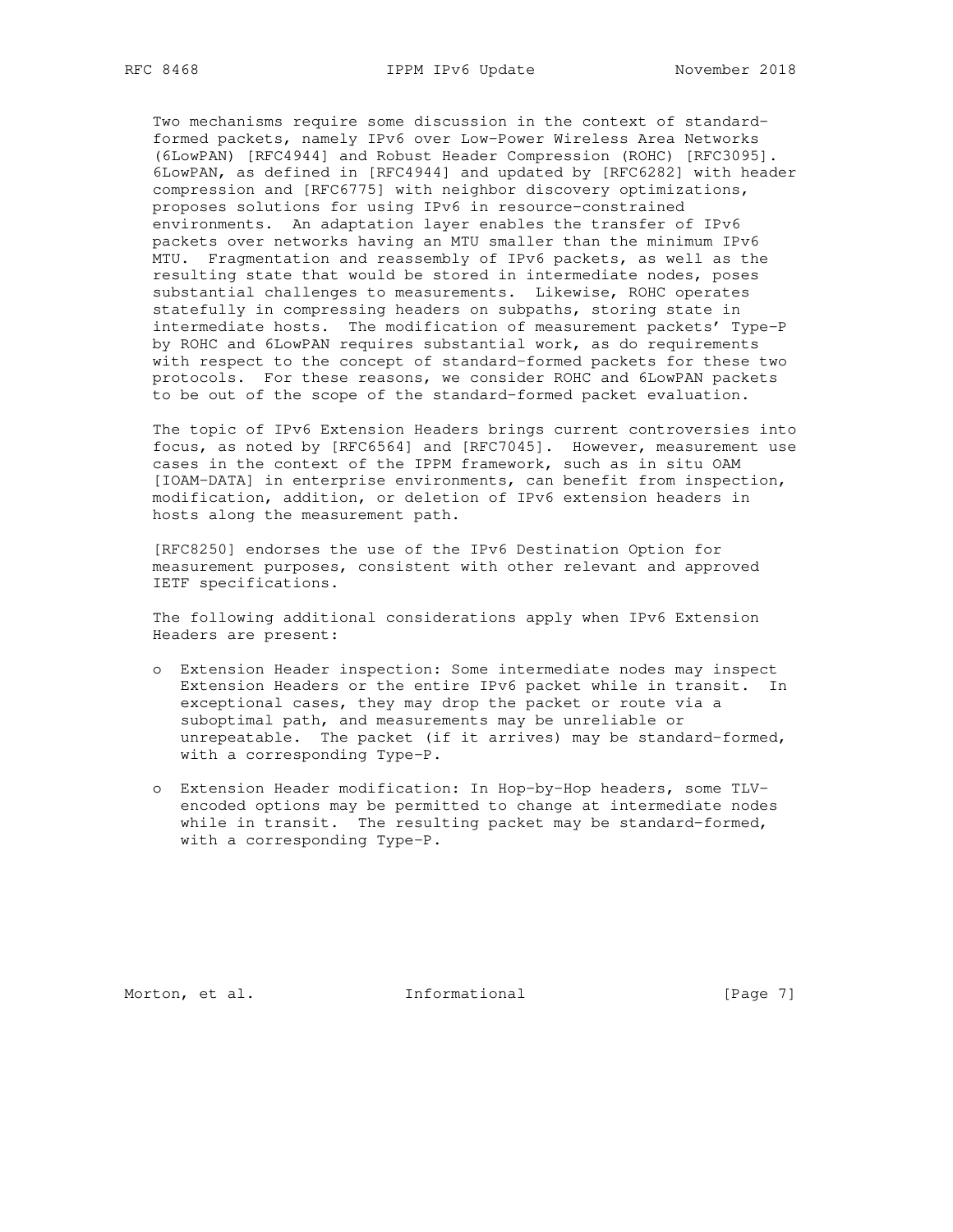- o Extension Header insertion or deletion: Although such behavior is not endorsed by current standards, it is possible that Extension Headers could be added to, or removed from, the header chain. The resulting packet may be standard-formed, with a corresponding Type-P. This point simply encourages measurement system designers to be prepared for the unexpected and notify users when such events occur. There are issues with Extension Header insertion and deletion, of course, such as exceeding the path MTU due to insertion, etc.
- o A change in packet length (from the corresponding packet observed at the Source) or header modification is a significant factor in Internet measurement and REQUIRES a new Type-P to be reported with the test results.

 It is further REQUIRED that if a packet is described as having a "length of B octets", then  $0 \le B \le 65535$ ; and if B is the payload length in octets, then  $B \leq (65535 - IP)$  header size in octets, including any Extension Headers). The jumbograms defined in [RFC2675] are not covered by the above length analysis, but if the IPv6 Jumbogram Payload Hop-by-Hop Option Header is present, then a packet with corresponding length MUST be considered standard-formed. In practice, the path MTU will restrict the length of standard-formed packets that can successfully traverse the path. Path MTU Discovery for IP version 6 (PMTUD, [RFC8201]) or Packetization Layer Path MTU Discovery (PLPMTUD, [RFC4821]) is recommended to prevent fragmentation.

 So, for example, one might imagine defining an IP-connectivity metric as "IP-Type-P-connectivity for standard-formed packets with the IP Diffserv field set to 0", or, more succinctly, "IP-Type-P-connectivity with the IP Diffserv field set to 0", since standard-formed is already implied by convention. Changing the contents of a field, such as the Diffserv Code Point, ECN bits, or Flow Label may have a profound effect on packet handling during transit, but does not affect a packet's status as standard-formed. Likewise, the addition, modification, or deletion of extension headers may change the handling of packets in transit hosts.

 [RFC2330] defines the "minimal IP packet from A to B" as a particular type of standard-formed packet often useful to consider. When defining IP metrics, no packet smaller or simpler than this can be transmitted over a correctly operating IP network. However, the concept of the minimal IP packet has not been employed (since typical active measurement systems employ a transport layer and a payload), and its practical use is limited. Therefore, this memo deprecates the concept of the "minimal IP packet from A to B".

Morton, et al. 1nformational [Page 8]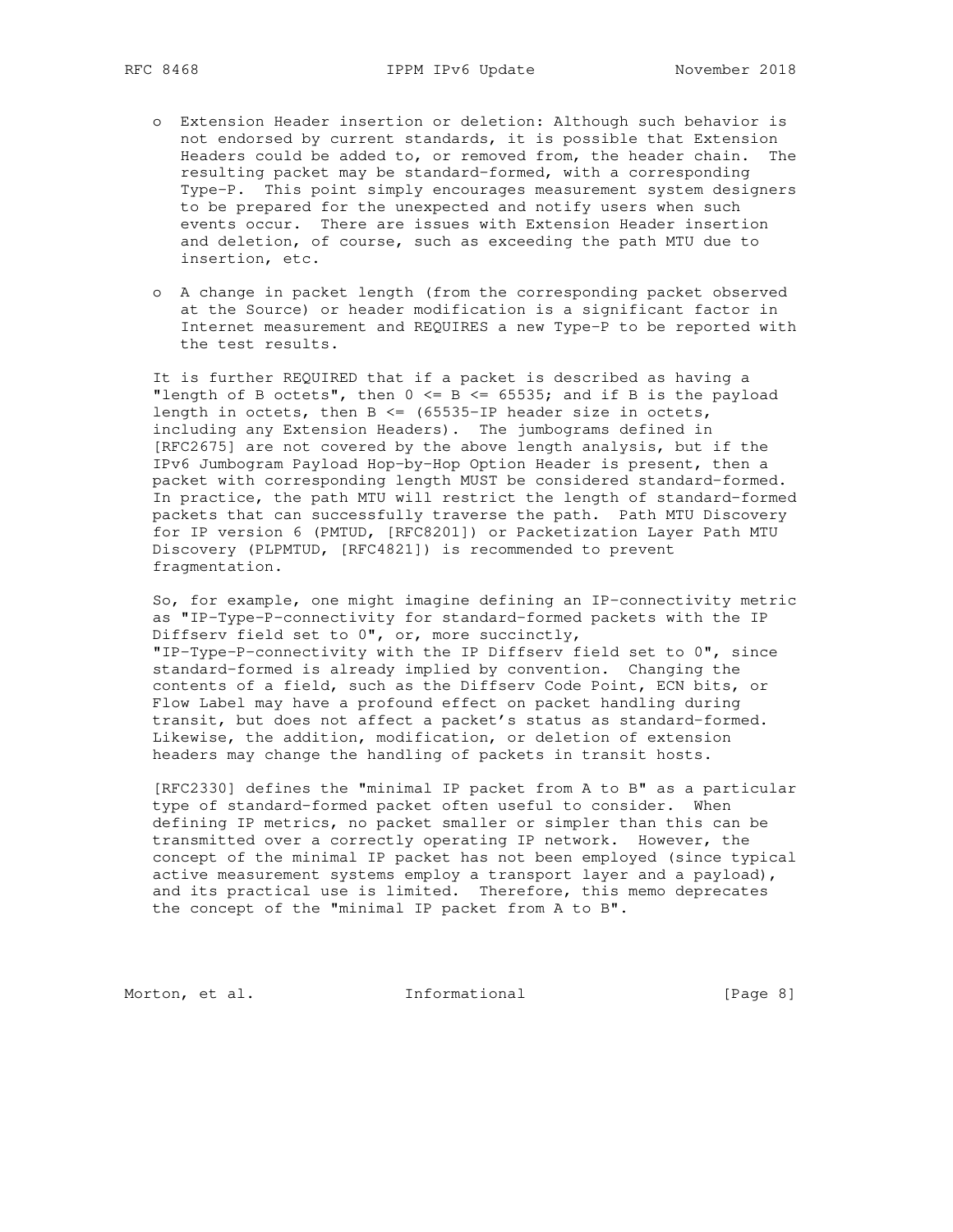# 6. NAT, IPv4-IPv6 Transition, and Compression Techniques

 This memo adds the key considerations for utilizing IPv6 in two critical conventions of the IPPM framework, namely packets of Type-P and standard-formed packets. The need for coexistence of IPv4 and IPv6 has originated transitioning standards like the framework for IPv4/IPv6 translation in [RFC6144] or the IP/ICMP translation algorithms in [RFC7915] and [RFC7757].

 The definition and execution of measurements within the context of the IPPM framework is challenged whenever such translation mechanisms are present along the measurement path. In use cases like IPv4-IPv6 translation, NAT, protocol encapsulation, or IPv6 header compression may result in modification of the measurement packet's Type-P along the path. All these changes MUST be reported. Example consequences include, but are not limited to:

- o Modification or addition of headers or header field values in intermediate nodes. IPv4-IPv6 transitioning or IPv6 header compression mechanisms may result in changes of the measurement packets' Type-P, too. Consequently, hosts along the measurement path may treat packets differently because of the Type-P modification. Measurements at observation points along the path may also need extra context to uniquely identify a packet.
- o Network Address Translators (NAT) on the path can have an unpredictable impact on latency measurement (in terms of the amount of additional time added) and possibly other types of measurements. It is not usually possible to control this impact as testers may not have any control of the underlying network or middleboxes. There is a possibility that stateful NAT will lead to unstable performance for a flow with specific Type-P, since state needs to be created for the first packet of a flow and state may be lost later if the NAT runs out of resources. However, this scenario does not invalidate the Type-P for testing; for example, the purpose of a test might be exactly to quantify the NAT's impact on delay variation. The presence of NAT may mean that the measured performance of Type-P will change between the source and the destination. This can cause an issue when attempting to correlate measurements conducted on segments of the path that include or exclude the NAT. Thus, it is a factor to be aware of when conducting measurements.

Morton, et al. 1nformational [Page 9]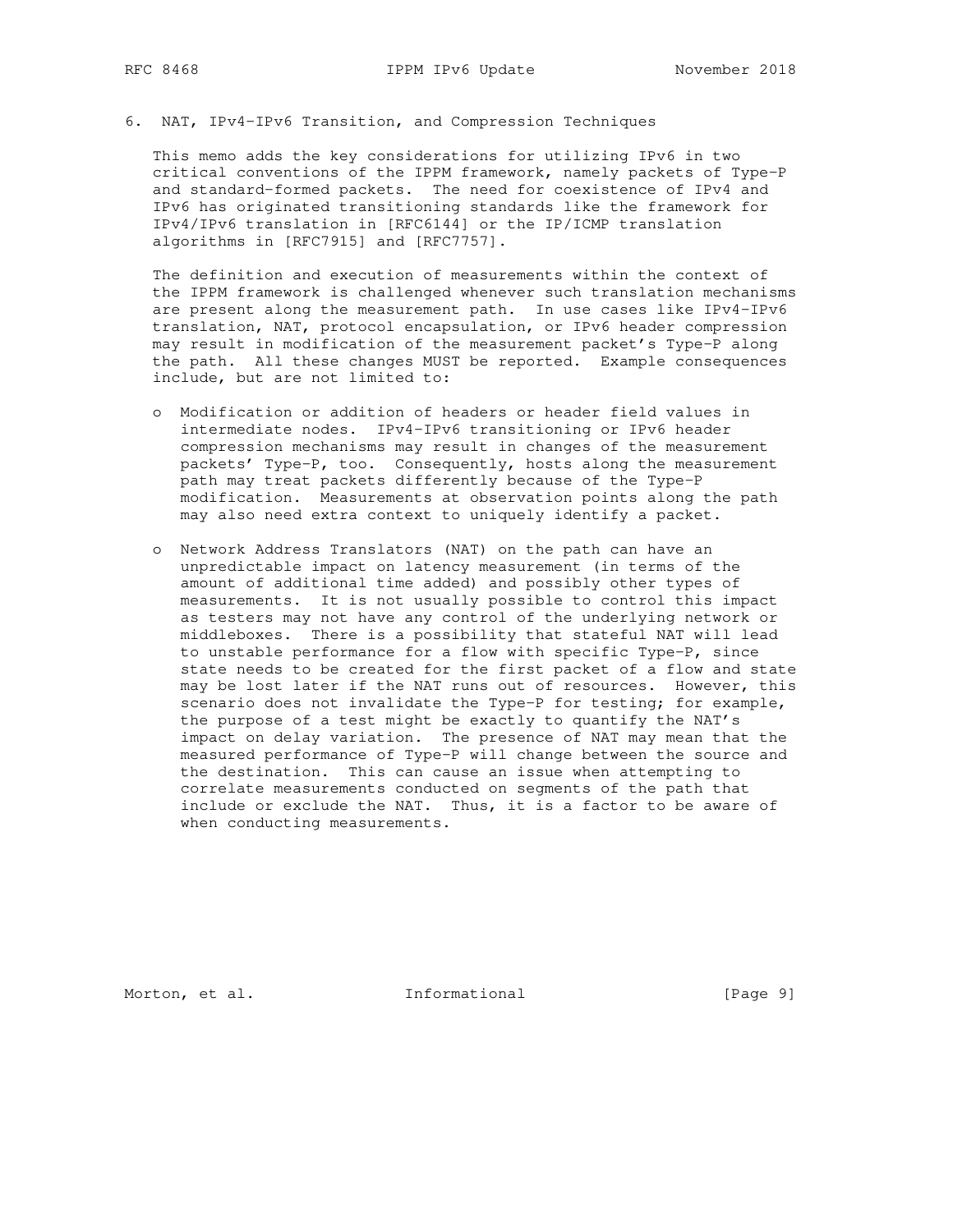- o Variable delay due to internal state. One side effect of changes due to IPv4-IPv6 transitioning mechanisms is the variable delay that intermediate nodes experience for header modifications. Similar to NAT, the allocation of internal state and establishment of context within intermediate nodes may cause variable delays, depending on the measurement stream pattern and position of a packet within the stream. For example, the first packet in a stream will typically trigger allocation of internal state in an intermediate IPv4-IPv6 transition host. Subsequent packets can benefit from lower processing delay due to the existing internal state. However, large interpacket delays in the measurement stream may result in the intermediate host deleting the associated state and needing to re-establish it on arrival of another stream packet. It is worth noting that this variable delay due to internal state allocation in intermediate nodes can be an explicit use case for measurements.
- o Variable delay due to packet length. IPv4-IPv6 transitioning or header compression mechanisms modify the length of measurement packets. The modification of the packet size may or may not change how the measurement path treats the packets.
- 7. Security Considerations

 The security considerations that apply to any active measurement of live paths are relevant here as well. See [RFC4656] and [RFC5357].

 When considering the privacy of those involved in measurement or those whose traffic is measured, the sensitive information available to potential observers is greatly reduced when using active techniques that are within this scope of work. Passive observations of user traffic for measurement purposes raise many privacy issues. We refer the reader to the privacy considerations described in the Large Scale Measurement of Broadband Performance (LMAP) framework [RFC7594], which covers active and passive techniques.

8. IANA Considerations

This document has no IANA actions.

Morton, et al. 1nformational [Page 10]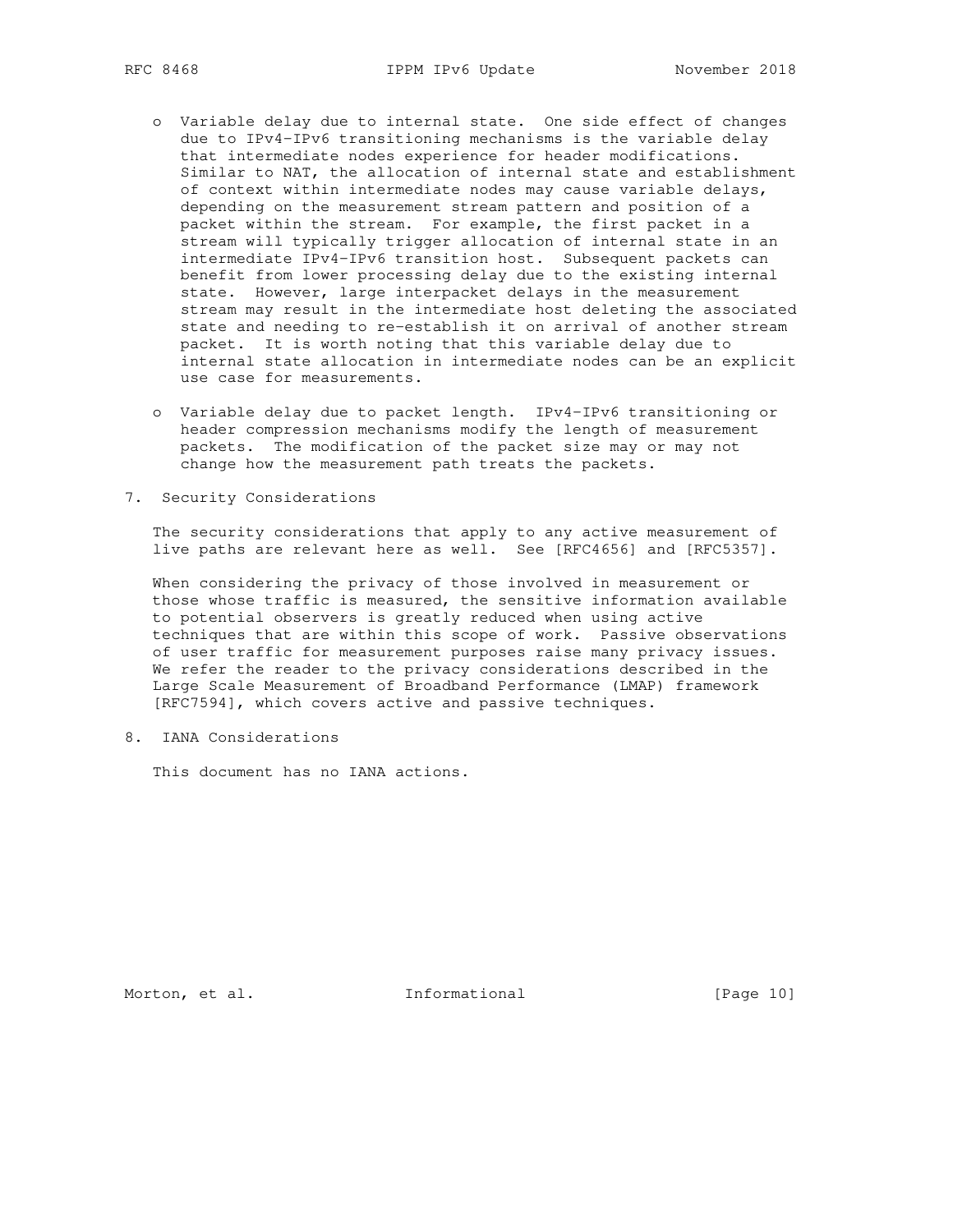## 9. References

- 9.1. Normative References
	- [RFC791] Postel, J., "Internet Protocol", STD 5, RFC 791, DOI 10.17487/RFC0791, September 1981, <https://www.rfc-editor.org/info/rfc791>.
	- [RFC2119] Bradner, S., "Key words for use in RFCs to Indicate Requirement Levels", BCP 14, RFC 2119, DOI 10.17487/RFC2119, March 1997, <https://www.rfc-editor.org/info/rfc2119>.
	- [RFC2330] Paxson, V., Almes, G., Mahdavi, J., and M. Mathis, "Framework for IP Performance Metrics", RFC 2330, DOI 10.17487/RFC2330, May 1998, <https://www.rfc-editor.org/info/rfc2330>.
	- [RFC2474] Nichols, K., Blake, S., Baker, F., and D. Black, "Definition of the Differentiated Services Field (DS Field) in the IPv4 and IPv6 Headers", RFC 2474, DOI 10.17487/RFC2474, December 1998, <https://www.rfc-editor.org/info/rfc2474>.
	- [RFC2675] Borman, D., Deering, S., and R. Hinden, "IPv6 Jumbograms", RFC 2675, DOI 10.17487/RFC2675, August 1999, <https://www.rfc-editor.org/info/rfc2675>.
	- [RFC3095] Bormann, C., Burmeister, C., Degermark, M., Fukushima, H., Hannu, H., Jonsson, L-E., Hakenberg, R., Koren, T., Le, K., Liu, Z., Martensson, A., Miyazaki, A., Svanbro, K., Wiebke, T., Yoshimura, T., and H. Zheng, "RObust Header Compression (ROHC): Framework and four profiles: RTP, UDP, ESP, and uncompressed", RFC 3095, DOI 10.17487/RFC3095, July 2001, <https://www.rfc-editor.org/info/rfc3095>.
	- [RFC3168] Ramakrishnan, K., Floyd, S., and D. Black, "The Addition of Explicit Congestion Notification (ECN) to IP", RFC 3168, DOI 10.17487/RFC3168, September 2001, <https://www.rfc-editor.org/info/rfc3168>.
	- [RFC4656] Shalunov, S., Teitelbaum, B., Karp, A., Boote, J., and M. Zekauskas, "A One-way Active Measurement Protocol (OWAMP)", RFC 4656, DOI 10.17487/RFC4656, September 2006, <https://www.rfc-editor.org/info/rfc4656>.

Morton, et al. 1nformational [Page 11]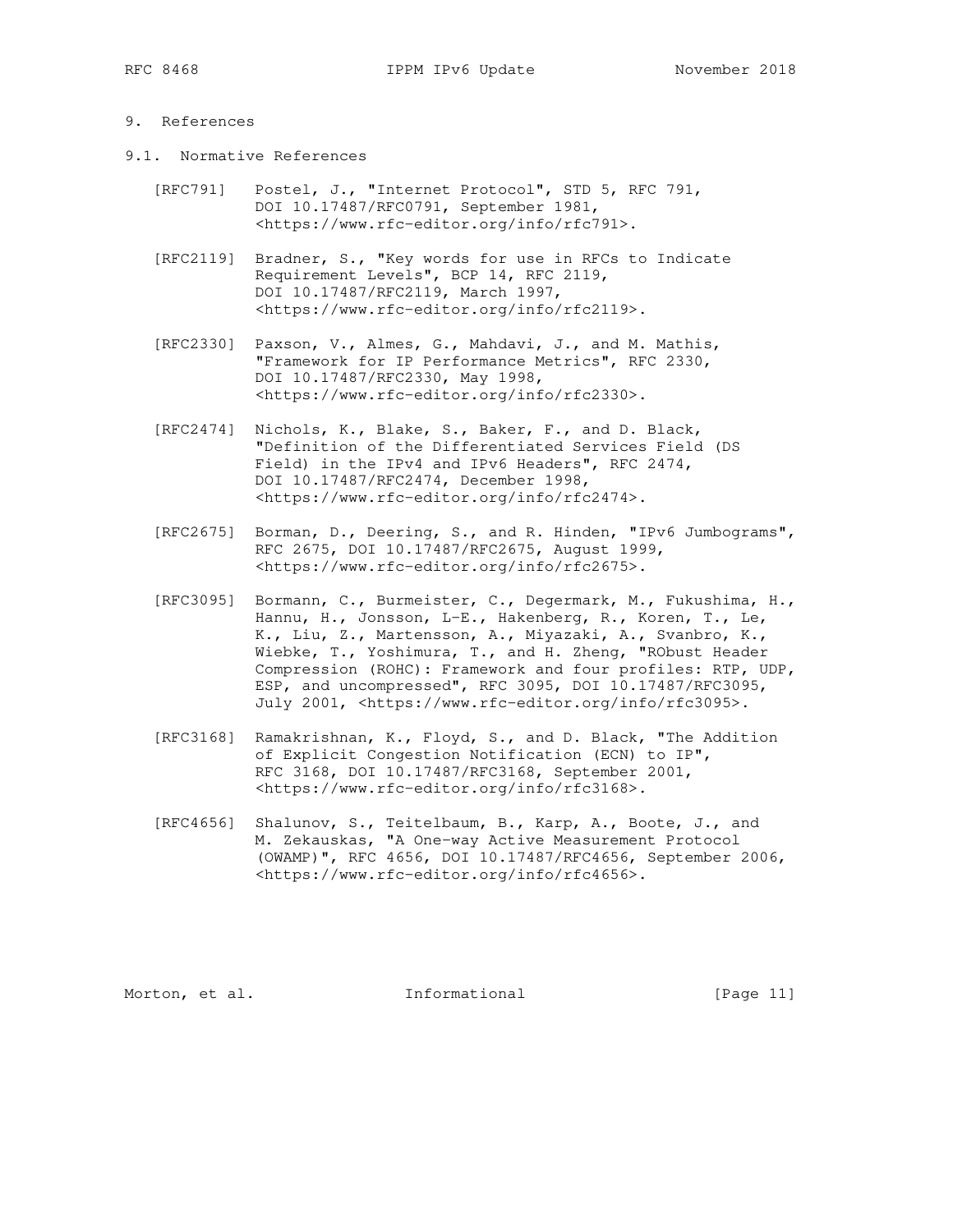- [RFC4821] Mathis, M. and J. Heffner, "Packetization Layer Path MTU Discovery", RFC 4821, DOI 10.17487/RFC4821, March 2007, <https://www.rfc-editor.org/info/rfc4821>.
- [RFC4861] Narten, T., Nordmark, E., Simpson, W., and H. Soliman, "Neighbor Discovery for IP version 6 (IPv6)", RFC 4861, DOI 10.17487/RFC4861, September 2007, <https://www.rfc-editor.org/info/rfc4861>.
- [RFC4944] Montenegro, G., Kushalnagar, N., Hui, J., and D. Culler, "Transmission of IPv6 Packets over IEEE 802.15.4 Networks", RFC 4944, DOI 10.17487/RFC4944, September 2007, <https://www.rfc-editor.org/info/rfc4944>.
- [RFC5357] Hedayat, K., Krzanowski, R., Morton, A., Yum, K., and J. Babiarz, "A Two-Way Active Measurement Protocol (TWAMP)", RFC 5357, DOI 10.17487/RFC5357, October 2008, <https://www.rfc-editor.org/info/rfc5357>.
- [RFC5644] Stephan, E., Liang, L., and A. Morton, "IP Performance Metrics (IPPM): Spatial and Multicast", RFC 5644, DOI 10.17487/RFC5644, October 2009, <https://www.rfc-editor.org/info/rfc5644>.
- [RFC5835] Morton, A., Ed. and S. Van den Berghe, Ed., "Framework for Metric Composition", RFC 5835, DOI 10.17487/RFC5835, April 2010, <https://www.rfc-editor.org/info/rfc5835>.
- [RFC6144] Baker, F., Li, X., Bao, C., and K. Yin, "Framework for IPv4/IPv6 Translation", RFC 6144, DOI 10.17487/RFC6144, April 2011, <https://www.rfc-editor.org/info/rfc6144>.
- [RFC6282] Hui, J., Ed. and P. Thubert, "Compression Format for IPv6 Datagrams over IEEE 802.15.4-Based Networks", RFC 6282, DOI 10.17487/RFC6282, September 2011, <https://www.rfc-editor.org/info/rfc6282>.
- [RFC6398] Le Faucheur, F., Ed., "IP Router Alert Considerations and Usage", BCP 168, RFC 6398, DOI 10.17487/RFC6398, October 2011, <https://www.rfc-editor.org/info/rfc6398>.
- [RFC6437] Amante, S., Carpenter, B., Jiang, S., and J. Rajahalme, "IPv6 Flow Label Specification", RFC 6437, DOI 10.17487/RFC6437, November 2011, <https://www.rfc-editor.org/info/rfc6437>.

Morton, et al. 1nformational [Page 12]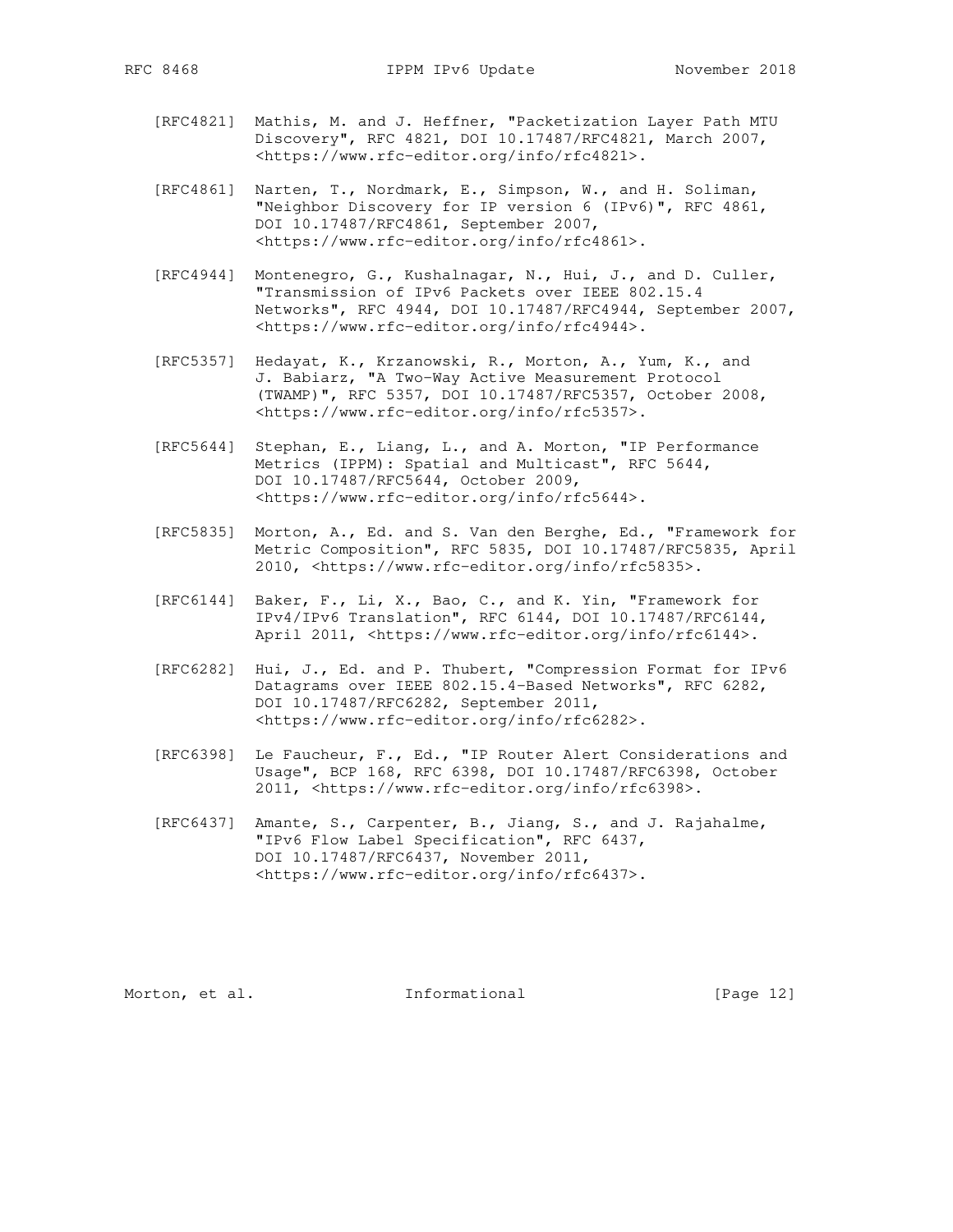- [RFC6564] Krishnan, S., Woodyatt, J., Kline, E., Hoagland, J., and M. Bhatia, "A Uniform Format for IPv6 Extension Headers", RFC 6564, DOI 10.17487/RFC6564, April 2012, <https://www.rfc-editor.org/info/rfc6564>.
- [RFC6775] Shelby, Z., Ed., Chakrabarti, S., Nordmark, E., and C. Bormann, "Neighbor Discovery Optimization for IPv6 over Low-Power Wireless Personal Area Networks (6LoWPANs)", RFC 6775, DOI 10.17487/RFC6775, November 2012, <https://www.rfc-editor.org/info/rfc6775>.
- [RFC7045] Carpenter, B. and S. Jiang, "Transmission and Processing of IPv6 Extension Headers", RFC 7045, DOI 10.17487/RFC7045, December 2013, <https://www.rfc-editor.org/info/rfc7045>.
- [RFC7312] Fabini, J. and A. Morton, "Advanced Stream and Sampling Framework for IP Performance Metrics (IPPM)", RFC 7312, DOI 10.17487/RFC7312, August 2014, <https://www.rfc-editor.org/info/rfc7312>.
- [RFC7757] Anderson, T. and A. Leiva Popper, "Explicit Address Mappings for Stateless IP/ICMP Translation", RFC 7757, DOI 10.17487/RFC7757, February 2016, <https://www.rfc-editor.org/info/rfc7757>.
- [RFC7915] Bao, C., Li, X., Baker, F., Anderson, T., and F. Gont, "IP/ICMP Translation Algorithm", RFC 7915, DOI 10.17487/RFC7915, June 2016, <https://www.rfc-editor.org/info/rfc7915>.
- [RFC8174] Leiba, B., "Ambiguity of Uppercase vs Lowercase in RFC 2119 Key Words", BCP 14, RFC 8174, DOI 10.17487/RFC8174, May 2017, <https://www.rfc-editor.org/info/rfc8174>.
- [RFC8200] Deering, S. and R. Hinden, "Internet Protocol, Version 6 (IPv6) Specification", STD 86, RFC 8200, DOI 10.17487/RFC8200, July 2017, <https://www.rfc-editor.org/info/rfc8200>.
- [RFC8201] McCann, J., Deering, S., Mogul, J., and R. Hinden, Ed., "Path MTU Discovery for IP version 6", STD 87, RFC 8201, DOI 10.17487/RFC8201, July 2017, <https://www.rfc-editor.org/info/rfc8201>.

Morton, et al. 1nformational [Page 13]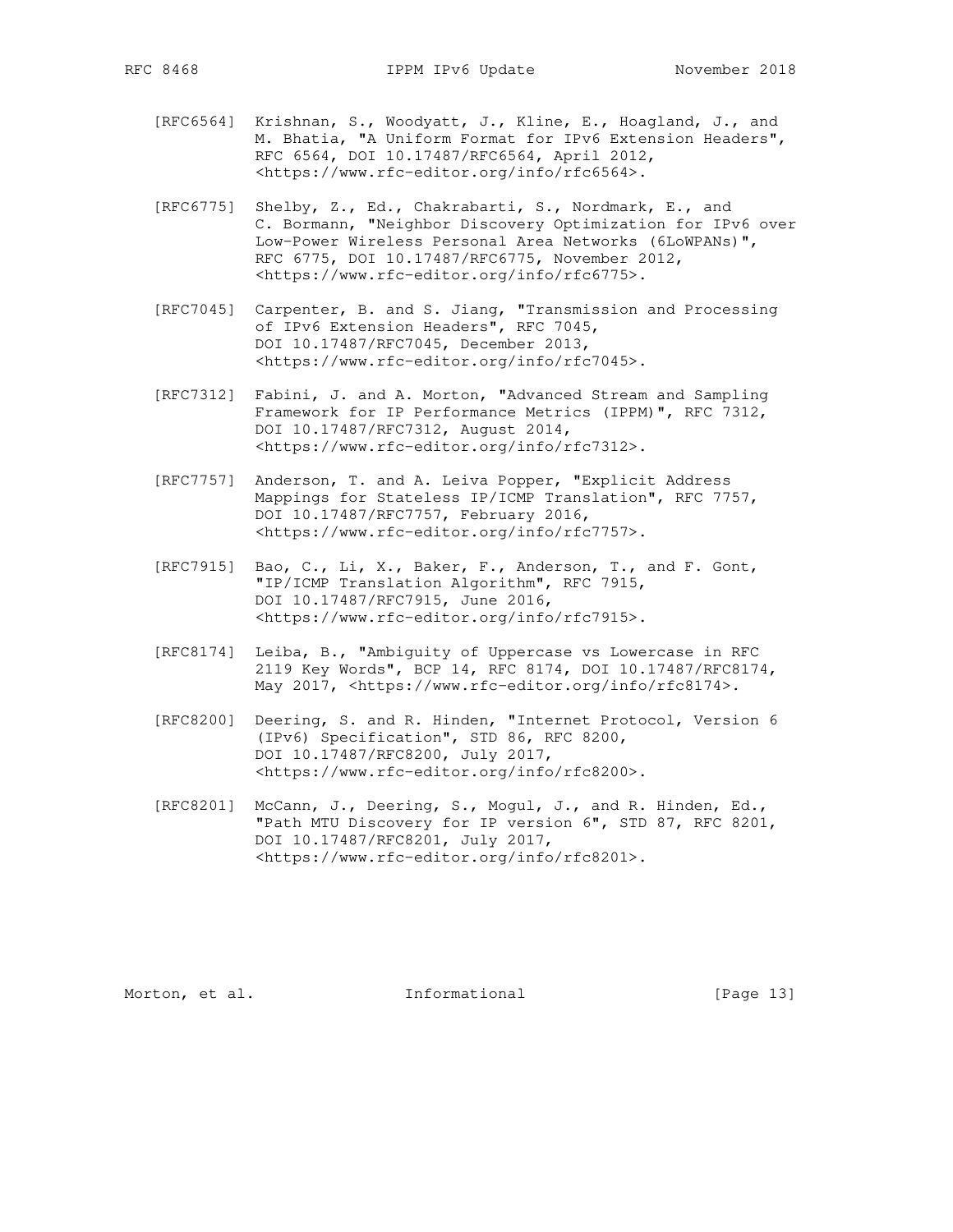- [RFC8250] Elkins, N., Hamilton, R., and M. Ackermann, "IPv6 Performance and Diagnostic Metrics (PDM) Destination Option", RFC 8250, DOI 10.17487/RFC8250, September 2017, <https://www.rfc-editor.org/info/rfc8250>.
- 9.2. Informative References
	- [IANA-6P] IANA, "Internet Protocol Version 6 (IPv6) Parameters", <https://www.iana.org/assignments/ipv6-parameters>.
	- [IOAM-DATA]
		- Brockners, F., Bhandari, S., Pignataro, C., Gredler, H., Leddy, J., Youell, S., Mizrahi, T., Mozes, D., Lapukhov, P., Chang, R., daniel.bernier@bell.ca, d., and J. Lemon, "Data Fields for In-situ OAM", Work in Progress, draft-ietf-ippm-ioam-data-03, June 2018.
	- [RFC7594] Eardley, P., Morton, A., Bagnulo, M., Burbridge, T., Aitken, P., and A. Akhter, "A Framework for Large-Scale Measurement of Broadband Performance (LMAP)", RFC 7594, DOI 10.17487/RFC7594, September 2015, <https://www.rfc-editor.org/info/rfc7594>.

### Acknowledgements

 The authors thank Brian Carpenter for identifying the lack of IPv6 coverage in IPPM's framework and listing additional distinguishing factors for packets of Type-P. Both Brian and Fred Baker discussed many of the interesting aspects of IPv6 with the coauthors, leading to a more solid first draft: thank you both. Thanks to Bill Jouris for an editorial pass through the pre-00 text. As we completed our journey, Nevil Brownlee, Mike Heard, Spencer Dawkins, Warren Kumari, and Suresh Krishnan all contributed useful suggestions.

Morton, et al. 1nformational [Page 14]